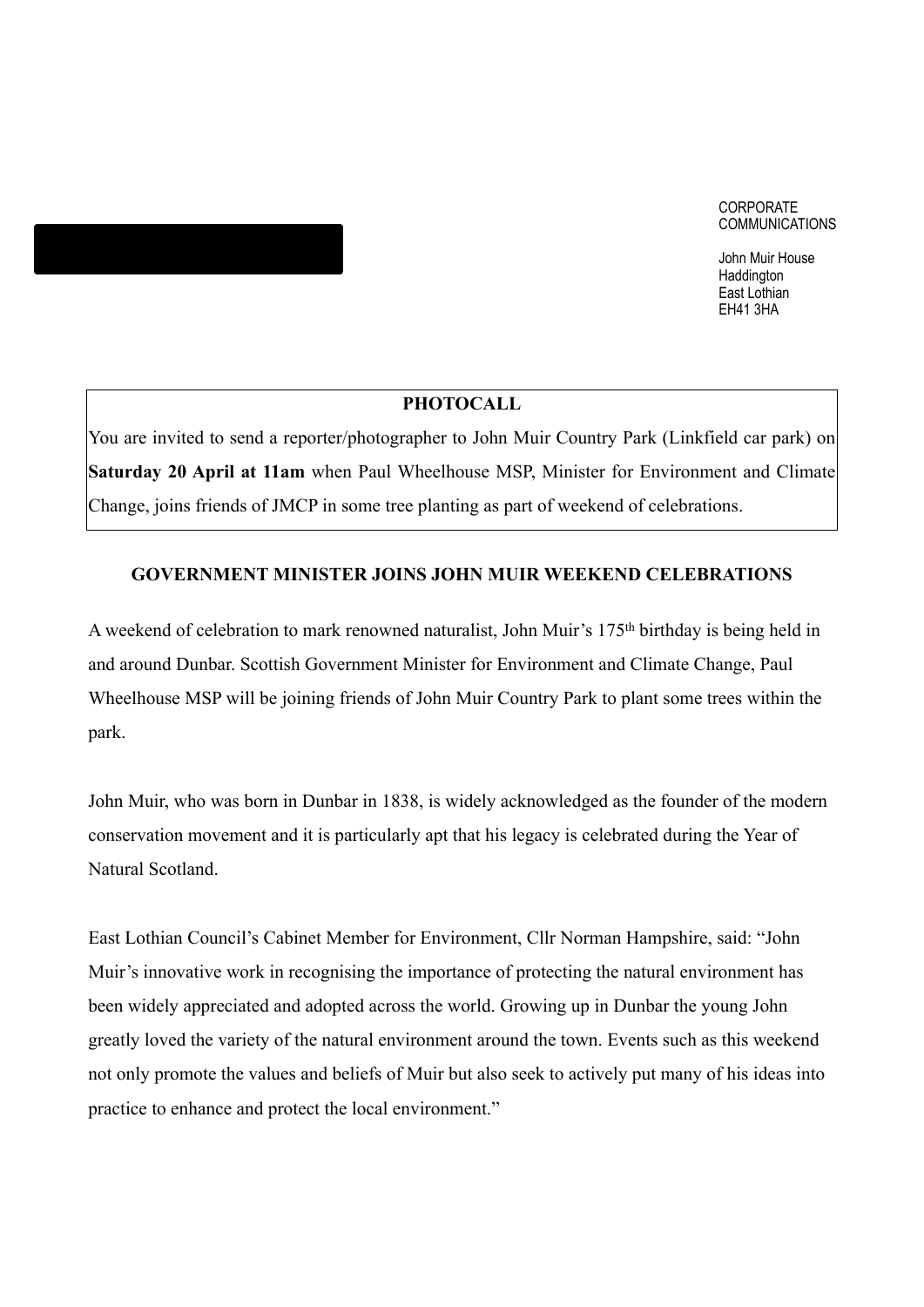Environment Minister Paul Wheelhouse said: "Throughout his incredible career, John Muir worked tirelessly to preserve the natural environment for future generations, inspiring people worldwide with his exceptional passion and commitment. During our Year of Natural Scotland in 2013 it is entirely fitting that we mark the 175th anniversary of his birth – here in Dunbar – by celebrating his outstanding natural legacy and encouraging people across Scotland to follow in Muir's footsteps to experience the great Scottish outdoors."

"I regularly visit John Muir Country Park, and it's a real honour for me to have a chance, here, to formally mark the life of someone whose work I greatly admire."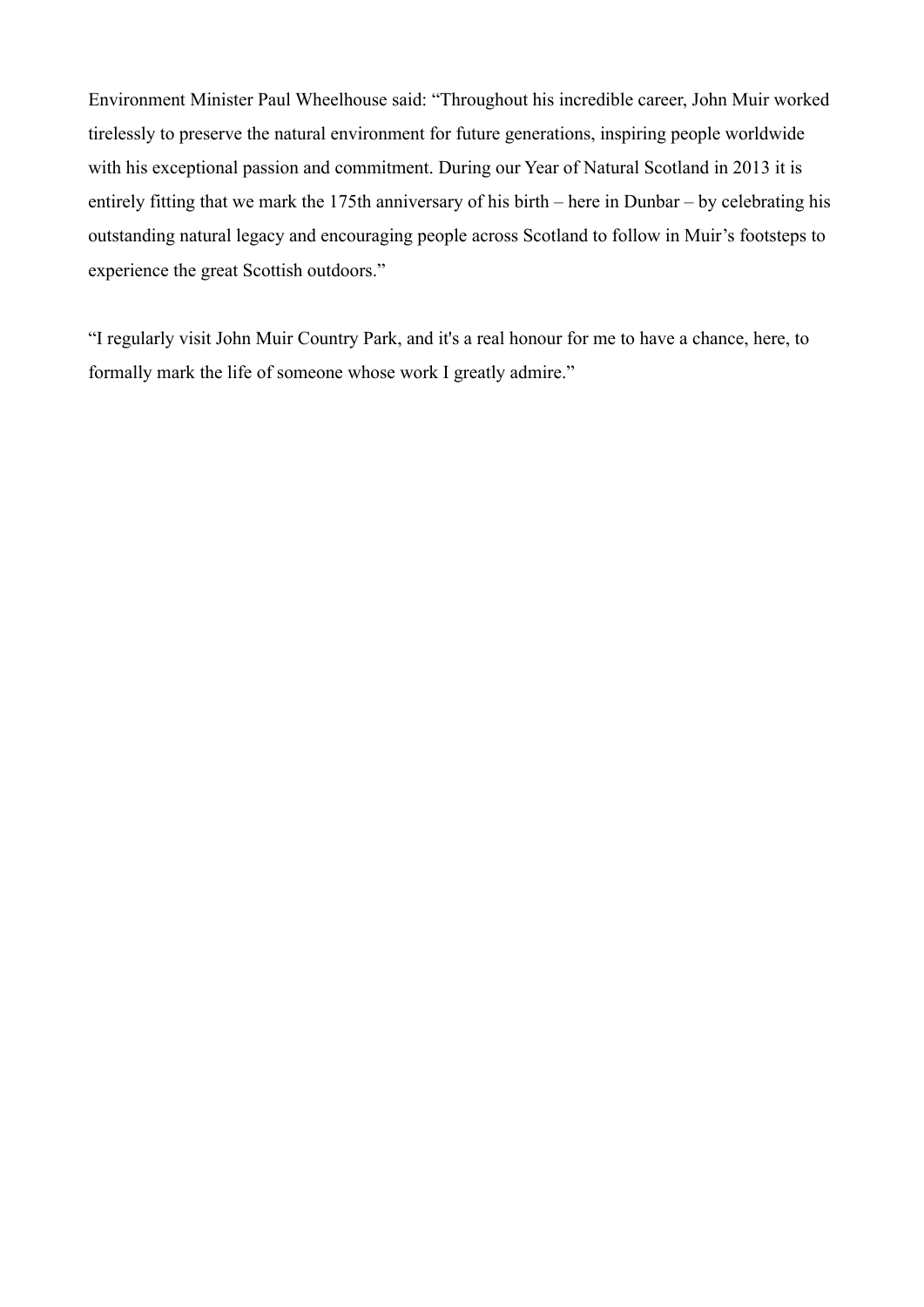### **Full programme of events:**

 $\overline{a}$ 

 $\overline{a}$ 

 $\overline{a}$ 

### **Friday 12th April to Sunday 29th December My Boyhood and Youth exhibition John Muir's Birthplace, 126 High Street, Dunbar, EH42 1JJ**

Open Mon-Sat 10am-5pm, Sun 1pm-5pm (closed on Mon & Tue from 1st Oct to 29th Dec). Admission free. [www.jmbt.org.uk](http://www.jmbt.org.uk)

Celebrating the centenary of the publication of *the Story of My Boyhood and Youth* by John Muir. This exhibition explores John's childhood in the mid 1800s. There are lots of hands on activities and contributions by several local groups throughout the year.

## **Saturday 20th April 10am – 12 noon or 3pm Friends of John Muir Country Park Tree planting and wetland planting John Muir Country Park, Linkfield Car Park near Dunbar (next to the family farm park).**

We will be planting a variety of native trees at Linkfield. Feel free to drop in during the morning. For those who would like to make it into a whole day out we will be planting wetland plants in the Seafield Pond area in the afternoon, finishing at around 3pm.

Don't forget to bring along some lunch if you are staying all day, warm clothes, waterproofs and sturdy foot wear! As always the ranger will provide tea and coffee with "Helga" the storm kettle!

# **Saturday 20th April 10am John Muir Birthday Family Cycle Ride**

Leaving the John Muir statue outside Dunbar Town House, High Street, Dunbar statue at 10am. Ride to John Muir Country Park for a quiz, art, fun and games. John Muir himself may even make an appearance.

Organiser - Gail Tel: 07920 461925gail@sustaining dunbar.org

# **Talking Science Events "Exploring the science of trees and gardens throughout Scotland".**

The Talking Science project is funded by Scottish Government. Celebrate John Muir's 175th birthday with an appreciation of big specimen trees at each of our four Gardens. Consider the science of size, what growth rings can tell us, what's growing above ground and how this relates to a changing climate.

### **Saturday 20th April 1pm – 4pm**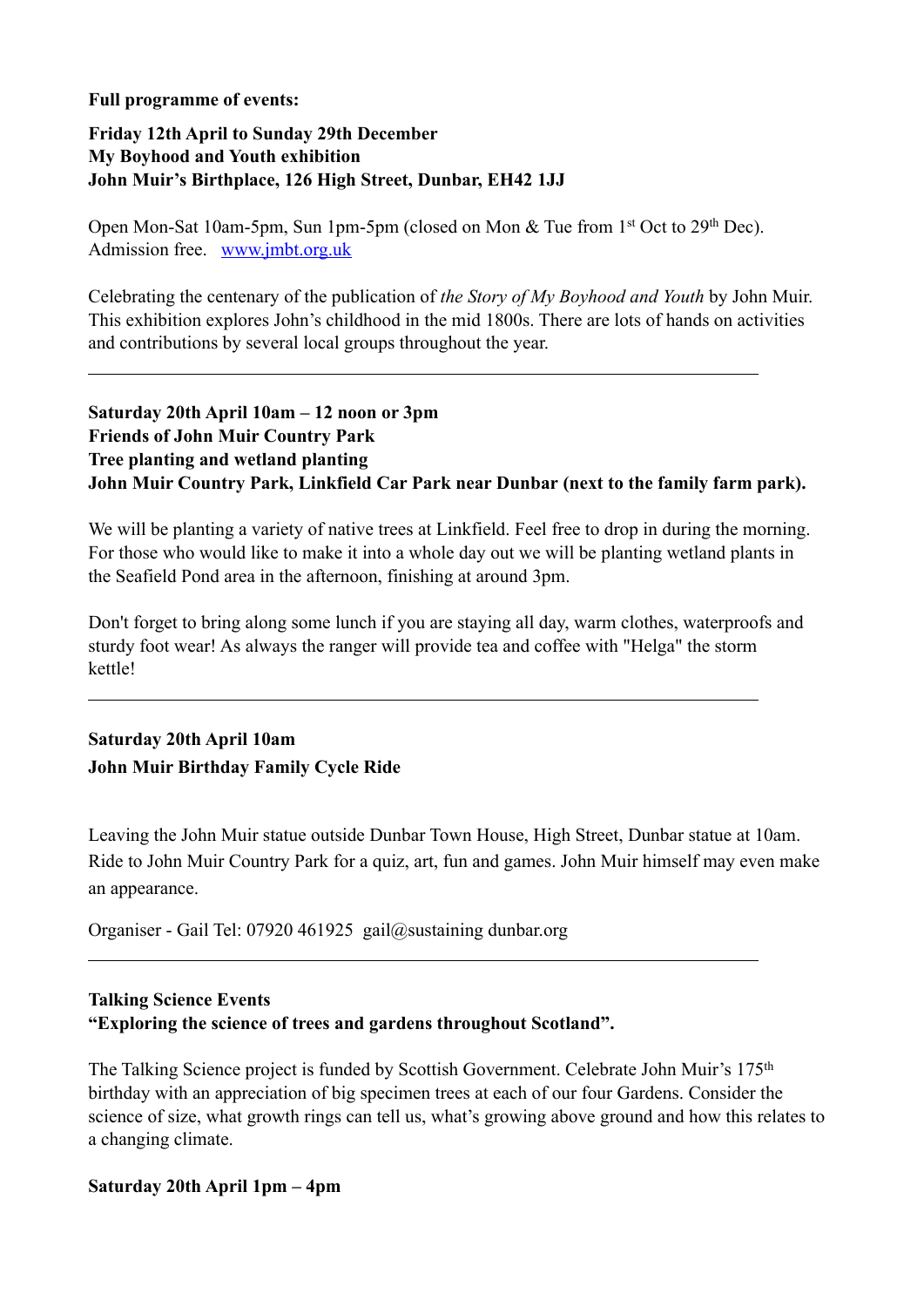# **WHY WE LOVE BIG TREES Royal Botanic Garden Edinburgh (RBGE) , free entry and for all ages**

This event will be held amongst our unique collection of specimen trees at the Garden's famous John Muir Grove. Visitors can discover why the Giant Redwoods, Oaks and Scots Pines are appreciated by so many. They can talk to the Garden's scientists about tree size, what growth rings can tell us and how what grows above ground relates to the changing climate. Visitors can also talk to John Muir's Birthplace and John Muir Trust representatives.

# **Saturday 20th April 1pm – 4pm WHY WE LOVE BIG TREES Dawyck Botanic Garden, near Peebles, free with Garden admission.**

The event will be held at Dawyck amongst its superb tree collection which dates back 300 years. Visitors can meet lichenologist Sally Eaton, recent presenter of Channel 4's Wild Things, and discover a new hidden natural world through looking at lichen and mosses close up. Representatives of John Muir's Birthplace and the John Muir Trust will be available for questions too.

**Steep Trail Wednesday 3rd April to Sunday 12th May Open daily 1pm – 5pm, admission free Dunbar Town House Museum & Gallery, High Street, Dunbar**

An exhibition of new work by artists Rania Ho (Beijing), Jonathan Owen (Edinburgh), Graeme Todd (Dunbar) and Wang Xieda (Shanghai) following the Steep Trails exchange between Scotland and China. The display will be complemented by drawings from John Muir after whom the project was named. Organisers: Fife Contemporary Art & Craft, Polarcap , Dunbar and Edinburgh Sculpture Workshop. Tel: 01368 866030

**Steep Trail - Contemporary Artists in the Footsteps of John Muir Art workshop for children aged 7 – 12 years Saturday 20 April 2pm – 4pm Dunbar Town House Museum & Gallery, High Street, Dunbar**

Artist Susan Mowatt introduces children to some of the ideas behind Rania Ho's wallpaper work. By looking at some of the contemporary baking available on Dunbar's High Street, they will make their own section of wallpaper using simple collage and monoprinting techniques. Please bring along an old shirt or apron if possible.

To book a place please contact the Arts Service on 0131 665 9900 or email artsservice@eastlothian.gov.uk

**Celebrate John Muir Day Sunday 21st April, 1pm-4pm**

 $\overline{a}$ 

 $\overline{a}$